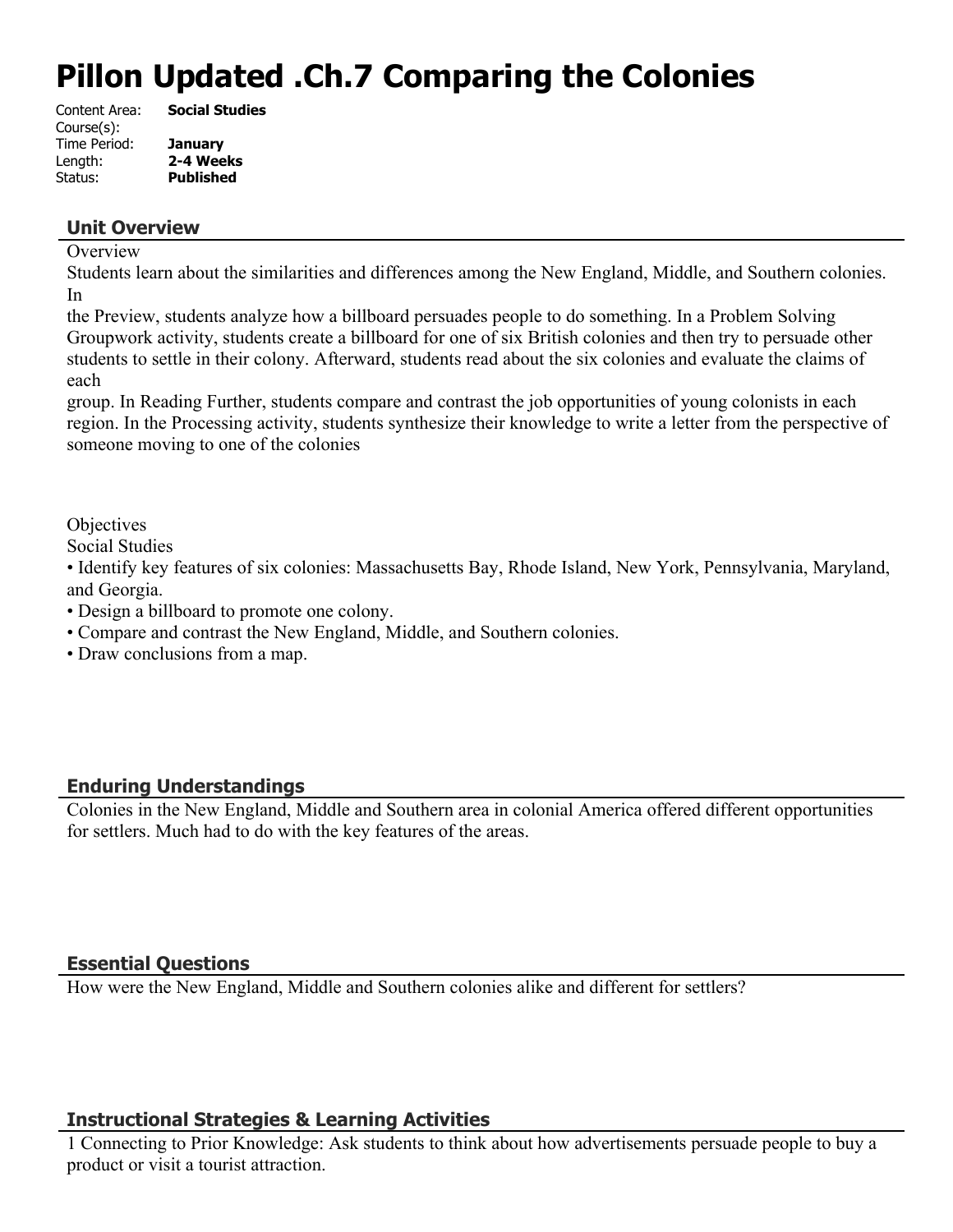• Ask: Where do you find ads? What do you see in an ad? What kinds of information are included? What makes

ads persuasive?

• Compile a list of student responses on the board. Point out that billboards are a kind of advertisement. If possible, show students examples of billboards they might see in and around their community. Point out that billboards are generally seen while people are on the go. Therefore, billboards must have striking visuals, few words, and memorable slogans.

• Have students complete the Preview in their Interactive Student Notebooks. Invite volunteers to share their work with the class.

• Tell students that in the activity for Chapter 7, they will create billboards to try to persuade others to settle in one of six American colonies during the 1600s and 1700s.

2 Building Background Knowledge: Explain that the British colonies needed to attract settlers in order to survive and be successful. There was much work to be done.

• The British colonists laid the foundation of our modern economic system, in which individuals decide which goods and services to produce for consumers. The colonies offered many more opportunities to choose how to make a living and prosper than people were given in Europe. These opportunities attracted the settlers that the colonies needed to survive.

• Have students read Section 1 in the Student Text.

• In the presentation project: Comparing British Colonies in North America. Ask: What do you see? What does

the map show? What information is in the columns? What information is in the rows? Why might this matrix be

a useful tool for recording information about the colonies? Tell students that they will use this graphic organizer

to record information about the three regions of British colonies established in North America between 1620 and 1732.

3 Developing Vocabulary: Introduce key social studies terms—economy, plantation, indentured servant, industry, West Indies, grant, assembly, and apprentice.

• Discuss each term before beginning the activity, using methods described in Solutions for Effective **Instruction** 

• Review each term again with students as it appears in the activity reading, and encourage them to use it in their

writing.

Problem Solving Groupwork

Suggested time: 45 minutes: Steps 1-7; 45 minutes: Steps 8-11

1 Divide students into mixed-ability groups of four. In the presentation project how students should arrange their desks.

2 Have students read Section 2 in the Student Text. Emphasize that the 13 British colonies in North America were marked by their striking regional diversity. Tell students that the three main regions—New England, Middle, and Southern—were distinguished by differences in geography. Each region's economy and way of life

was based on its natural resources and climate.

3 Introduce the activity. Assign each group one of the six colonies described in Sections 3 to 8 of the Student Text. Tell groups that they will create a billboard and a sales presentation that tries to encourage others to settle

in their colony.

4 Review the steps for designing billboards.

• Have students turn to the Reading Notes in their Interactive Student Notebooks.

• Give each group a copy of the three pages of the Student Handout: Steps for Preparing a Colonial Billboard. Tell students that they will follow the directions on the handout to create a billboard and a one-minute sales presentations

for their group's colony. Assign each group member one of the four roles. Review each step on the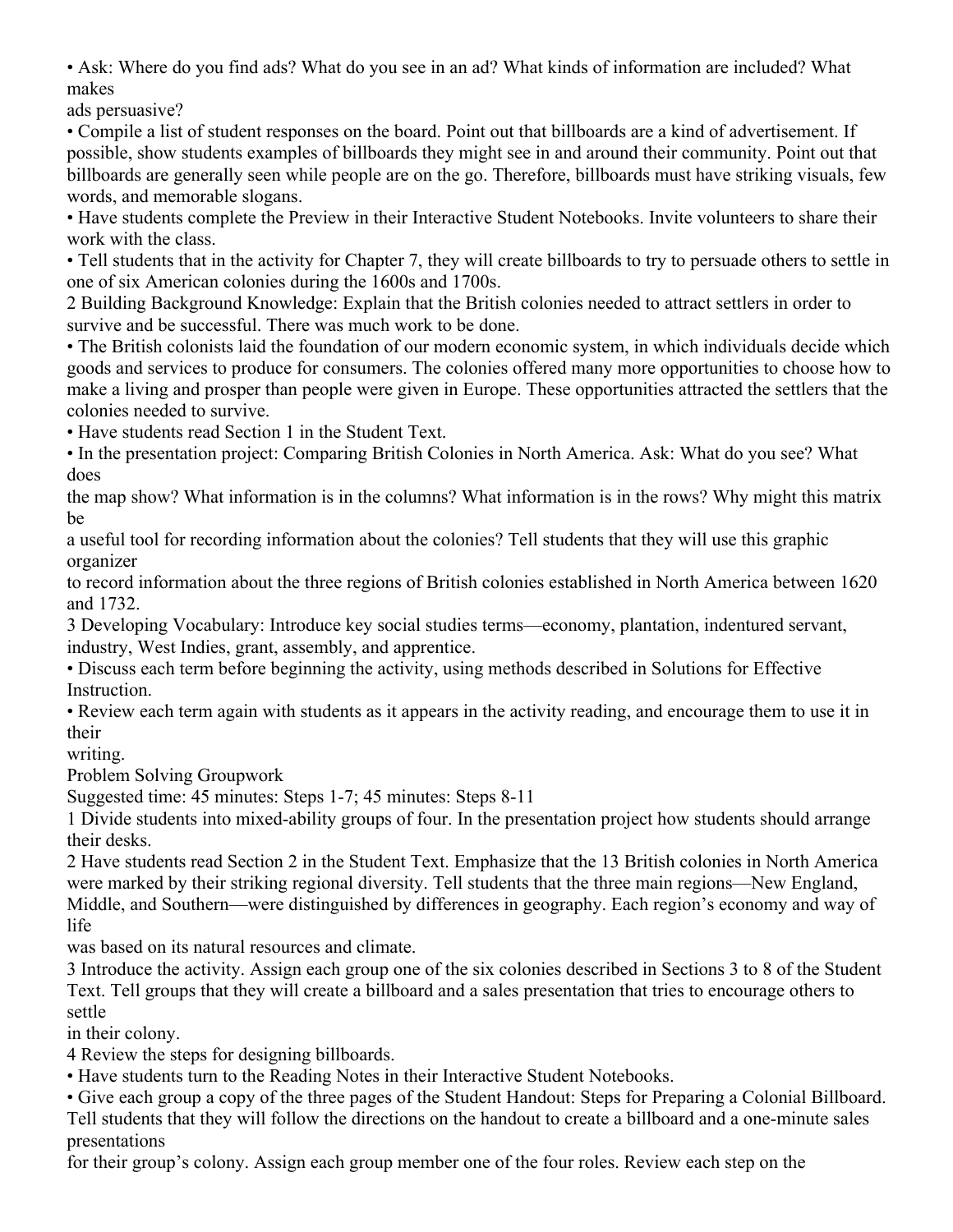Student Handout.

5 In the presentation projec the Information Master: Sample Billboard for the Virginia Colony. Analyze the text and images in this example of a billboard. Point out the elements that advertise attractive features of the

colony.

6 Model how to use visual aids and presentation skills in an effective sales presentation.

• Point to Virginia on a map of the United States. With expression, say:

Right here, ladies and gentlemen, this is the colony that you have been searching for!

• Display the picture of Jamestown by projecting the visual in the presentation. Briefly explain that Virginia has

a rich history dating back to this first settlement.

• Hold up a small glass jar containing some soil. Note enthusiastically that Virginia has rich soil that is perfect for farming.

• Show students the classified section from a newspaper. Proclaim that there are many job opportunities in Virginia.

• Point to a small cardboard box (labeled "Ballot Box"). In an excited voice, tell students that as citizens of Virginia, they can elect lawmakers.

7 Monitor progress as groups design their billboards. When a group completes a step on the Student Handout, initial that step before the group moves on. When groups are ready, provide them with butcher paper on which to create their billboards.

8 Have groups make their presentations to the class. Have the Salesperson from each group post the completed billboard in the front of the classroom. Then have groups make their presentations. To keep presentations lively and quick, strictly enforce the one-minute time limit.

9 Have all students select the colony in which they would settle. After the presentations, allow students a few minutes to examine the billboards more closely. Then have students use what they have seen and heard to make

their selection and stand next to the billboard for the colony in which they would have settled. Ask these questions about the results:

• In which colony did the most students want to settle? Why do you think so many wanted to settle in that colony?

• In which colony did the fewest students want to settle? Why do you think this was so?

• What factors were most important to you as you considered which colony to settle in?

10 Help students compare and contrast the colonial regions by using the Reading Notes to identify key features of the six colonies. Have students read Sections 2–8 to learn more about the colonies presented in class. Explain that as students read each section, they should evaluate the claims made on the billboards and by

the Salespeople. Students should then complete the corresponding section of their Reading Notes before reading

the next section. Use Guide to Reading Notes to monitor their work. Lead a class discussion in which students use their completed charts to compare and contrast the six colonies.

11 Have students reevaluate their choice of colony. After students have completed their Reading Notes and participated in the class discussion, have them once again choose the colony in which they would have settled had they lived during the 1600s or 1700s. Ask them to stand next to the billboard to indicate their choice. Explain that students may choose a different colony than they did the first time. After students have made their choices, ask these questions:

• In which colony did the most students want to settle? Why do you think so many wanted to settle there?

• How many students chose a different colony the second time?

- If you chose to settle in a different colony, what influenced your new choice?
- If you chose to settle in the same colony, why did you stay with your original choice?

• What did you learn about the colonies from the reading that you didn't learn from the billboards and the presentations?

Reading Further: Choosing a Career in the Colonies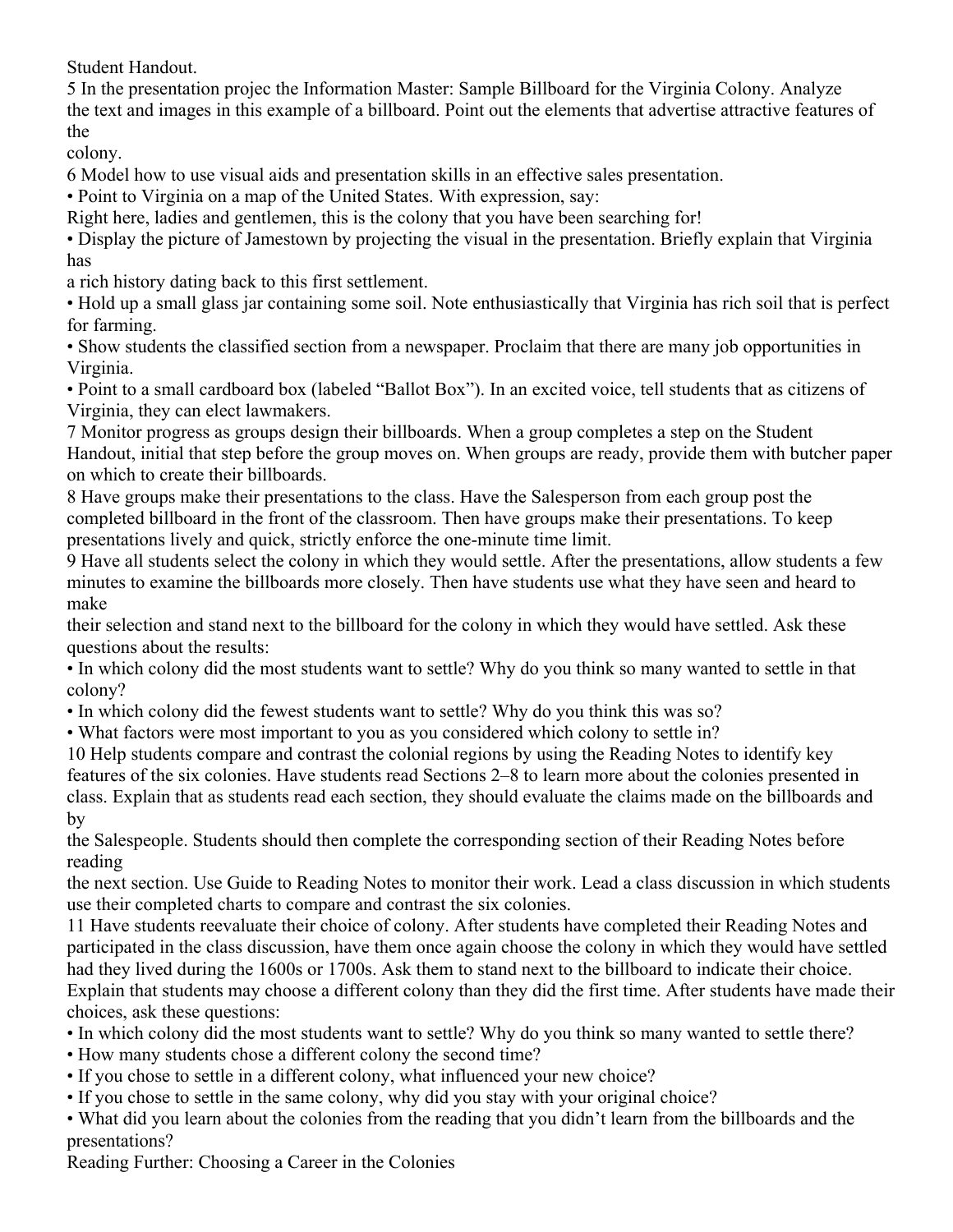Suggested time: 35 minutes

In the presentation project: Colonial Products. Ask the following visual discovery questions to help studetns analyze the map carefully and draw some conclusions:

- What do you see?
- What is the title of the map?
- How are the products represented on the map? What does the key tell you?
- How might you describe the products in the colonies?
- From this map, what might you conclude about the kinds of jobs colonists did?

2 Ask students to locate the three colonial regions on this map. Have students refer to the map in Section 2 of their Student Text, if necessary.

3 Use the key to interpret the map. Point out that information is shown in two ways on this map: shading and symbols. Ask students to locate on the map one of the symbols in the key, such as fishing or shipbuilding. Then

have students find a different symbol on the map and use the key to decode its meaning. Follow a similar procedure to decode the shading on the map. Allow a number of students a chance to volunteer.

4 Have students read the Reading Further in the Student Text.

5 Help students compare and contrast job choices in the colonies. Have students analyze how jobs were alike and different among the regions. Ask students to make connections between the geography of each region

and the available work. Ask them to explain why some of the same jobs were done in more than one region. 6 Have students complete the Reading Further in their Interactive Student Notebooks. Allow students to share the symbols they have created and the colonial occupation that most appeals to them, if time permits. **Processing** 

Suggested time: 25 minutes

1 Have students complete Processing in their Interactive Student Notebooks. They will write a letter in which they choose a colony and compare it to the other two colonial regions.

2 Invite volunteers to read aloud their letters, if time permits.

# **Integration of Career Readiness, Life Literacies and Key Skills**

Students will work in groups to create a billboard on the computer. They need to be able to communicate, work together, and use technology

| TECH.9.4.5.DC.4      | Model safe, legal, and ethical behavior when using online or offline technology (e.g.,<br>$8.1.5.NI.2$ ).                                                                |
|----------------------|--------------------------------------------------------------------------------------------------------------------------------------------------------------------------|
| TECH.9.4.5.CT.4      | Apply critical thinking and problem-solving strategies to different types of problems such<br>as personal, academic, community and global (e.g., 6.1.5. Civics CM.3).    |
| TECH.9.4.5.DC.1      | Explain the need for and use of copyrights.                                                                                                                              |
|                      | Curiosity and a willingness to try new ideas (intellectual risk-taking) contributes to the<br>development of creativity and innovation skills.                           |
| <b>TECH.9.4.5.CT</b> | Critical Thinking and Problem-solving                                                                                                                                    |
| WRK.9.2.5.CAP.1      | Evaluate personal likes and dislikes and identify careers that might be suited to personal<br>likes.                                                                     |
| TECH.9.4.5.Cl.3      | Participate in a brainstorming session with individuals with diverse perspectives to expand<br>one's thinking about a topic of curiosity (e.g., 8.2.5.ED.2, 1.5.5.CR1a). |
| WRK.9.2.5.CAP.2      | Identify how you might like to earn an income.                                                                                                                           |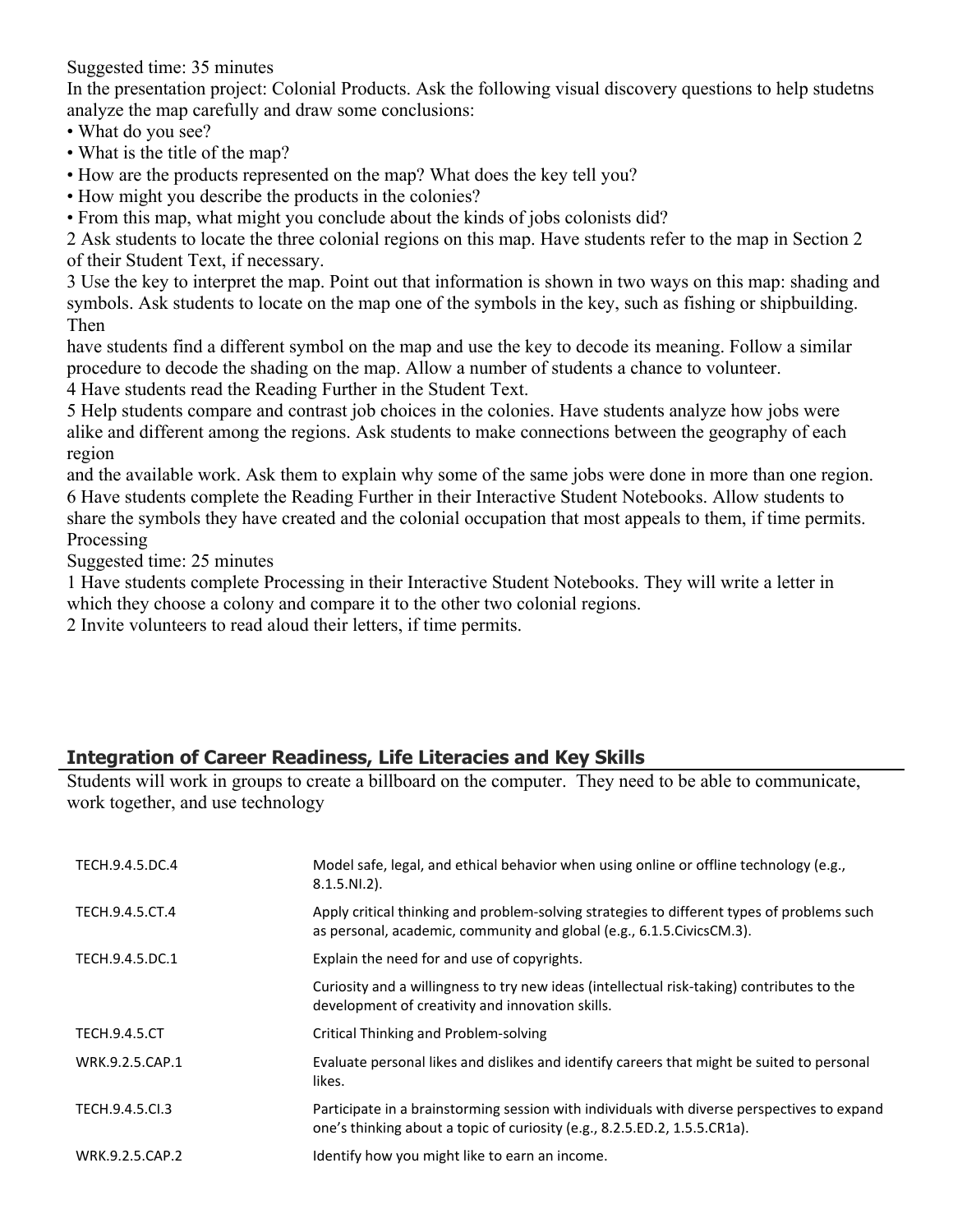| TECH.9.4.5.DC.2 | Provide attribution according to intellectual property rights guidelines using public domain<br>or creative commons media. |
|-----------------|----------------------------------------------------------------------------------------------------------------------------|
| WRK.9.2.5.CAP.3 | Identify qualifications needed to pursue traditional and non-traditional careers and<br>occupations.                       |
| TECH.9.4.5.DC.3 | Distinguish between digital images that can be reused freely and those that have copyright<br>restrictions.                |

## **Technology and Design Integration**

Students will interact with the lesson using the Smartboard, document camera and chromebooks.

| CS.3-5.8.1.5.CS.3 | Identify potential solutions for simple hardware and software problems using common |
|-------------------|-------------------------------------------------------------------------------------|
|                   | troubleshooting strategies.                                                         |

## **Interdisciplinary Connections**

Language Arts

• Prepare and deliver a persuasive presentation. (speaking)

• Write a letter to summarize positive aspects of one colony and compare itwith those of other colonial regions.

(writing)

| LA.W.5.2.B | Develop the topic with facts, definitions, concrete details, quotations, or other<br>information and examples related to the topic.                    |
|------------|--------------------------------------------------------------------------------------------------------------------------------------------------------|
| LA.W.5.2.D | Use precise language and domain-specific vocabulary to inform about or explain the topic.                                                              |
| LA.W.5.2.E | Provide a conclusion related to the information of explanation presented.                                                                              |
| LA.RI.5.1  | Quote accurately from a text and make relevant connections when explaining what the<br>text says explicitly and when drawing inferences from the text. |
| LA.RI.5.4  | Determine the meaning of general academic and domain-specific words and phrases in a<br>text relevant to a grade 5 topic or subject area.              |

## **Differentiation**

- $\bullet$
- o Understand that gifted students, just like all students, come to school to learn and be challenged.
- o Pre-assess your students. Find out their areas of strength as well as those areas you may need to address before students move on.
- o Consider grouping gifted students together for at least part of the school day.
- o Plan for differentiation. Consider pre-assessments, extension activities, and compacting the curriculum.
- o Use phrases like "You've shown you don't need more practice" or "You need more practice" instead of words like "qualify" or "eligible" when referring to extension work.
- o Encourage high-ability students to take on challenges. Because they're often used to getting good grades, gifted students may be risk averse.
- o **Definitions of Differentiation Components**: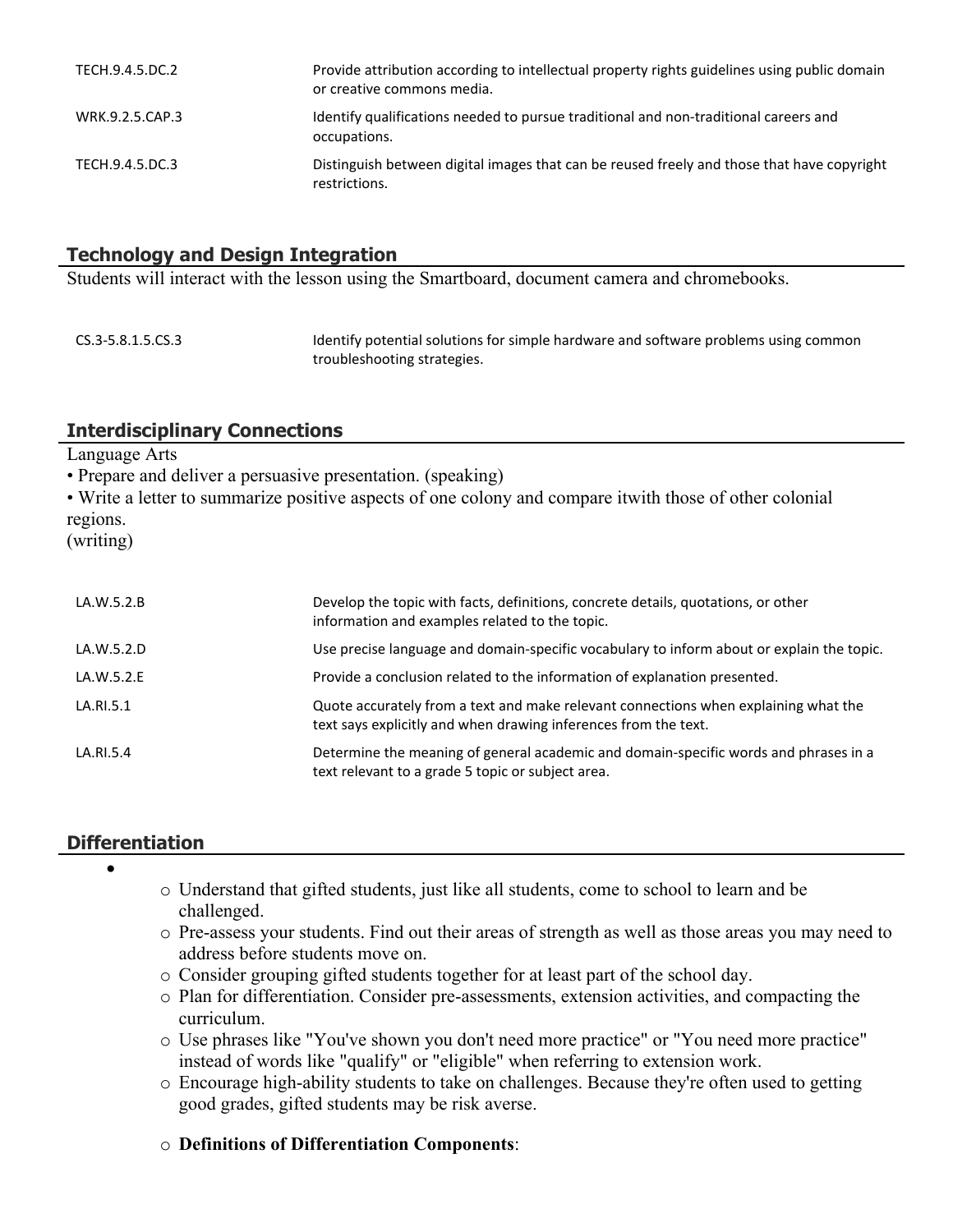- Content the specific information that is to be taught in the lesson/unit/course of instruction.
- Process how the student will acquire the content information.
- Product how the student will demonstrate understanding of the content.
- Learning Environment the environment where learning is taking place including physical location and/or student grouping

## **Differentiation occurring in this unit:**

Use of different resources to match the readiness levels of the students when working on the activities in the daily lessons.

- Respond to students' needs for reteaching, reinforcing, and extending learning.
- Use of a variety of instructional strategies to engage students in learning.
- Question prompts to promote student engagement
- Use discussion to promote collaboration among students
- Adjust instruction based on formative tasks/assessments
- Understand that gifted students, just like all students, come to school to learn and be challenged.
- Pre-assess your students. Find out their areas of strength as well as those areas you may need to address before students move on.
- Consider grouping gifted students together for at least part of the school day.
- Plan for differentiation. Consider pre-assessments, extension activities, and compacting the curriculum.
- Use phrases like "You've shown you don't need more practice" or "You need more practice" instead of words like "qualify" or "eligible" when referring to extension work.
- Encourage high-ability students to take on challenges. Because they're often used to getting good grades, gifted students may be risk averse.
- **Definitions of Differentiation Components**:
	- o Content the specific information that is to be taught in the lesson/unit/course of instruction.
	- o Process how the student will acquire the content information.
	- o Product how the student will demonstrate understanding of the content.
	- o Learning Environment the environment where learning is taking place including physical location and/or student grouping

# **Modifications & Accommodations**

Refer to QSAC EXCEL SMALL SPED ACCOMMOCATIONS spreadsheet in this discipline.

**Modifications and Accommodations used in this unit:**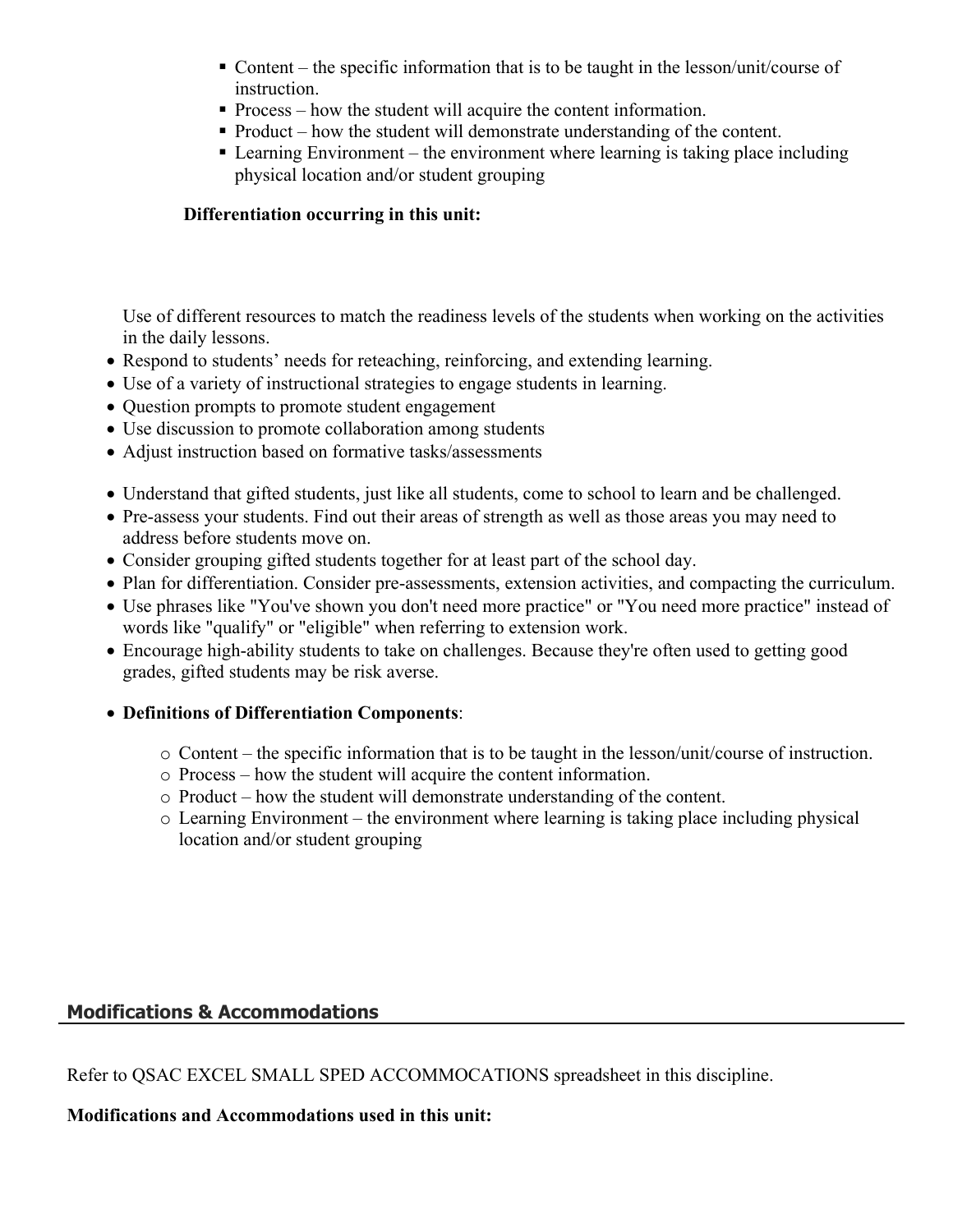IEP and 504 accommodations will be utilized.

#### **Benchmark Assessments**

**Benchmark Assessments** are given periodically (e.g., at the end of every quarter or as frequently as once per month) throughout a school year to establish baseline achievement data and measure progress toward a standard or set of academic standards and goals.

#### **Schoolwide Benchmark assessments:**

Aimsweb benchmarks 3X a year

Linkit Benchmarks 3X a year

#### **Additional Benchmarks used in this unit:**

Teacher made benchmark EOY assessements

## **Formative Assessments**

Assessment allows both instructor and student to monitor progress towards achieving learning objectives, and can be approached in a variety of ways. **Formative assessment** refers to tools that identify misconceptions, struggles, and learning gaps along the way and assess how to close those gaps. It includes effective tools for helping to shape learning, and can even bolster students' abilities to take ownership of their learning when they understand that the goal is to improve learning, not apply final marks (Trumbull and Lash, 2013). It can include students assessing themselves, peers, or even the instructor, through writing, quizzes, conversation, and more. In short, formative assessment occurs throughout a class or course, and seeks to improve student achievement of learning objectives through approaches that can support specific student needs (Theal and Franklin, 2010, p. 151).

#### **Formative Assessments used in this unit**

See assessments listed above in lessons